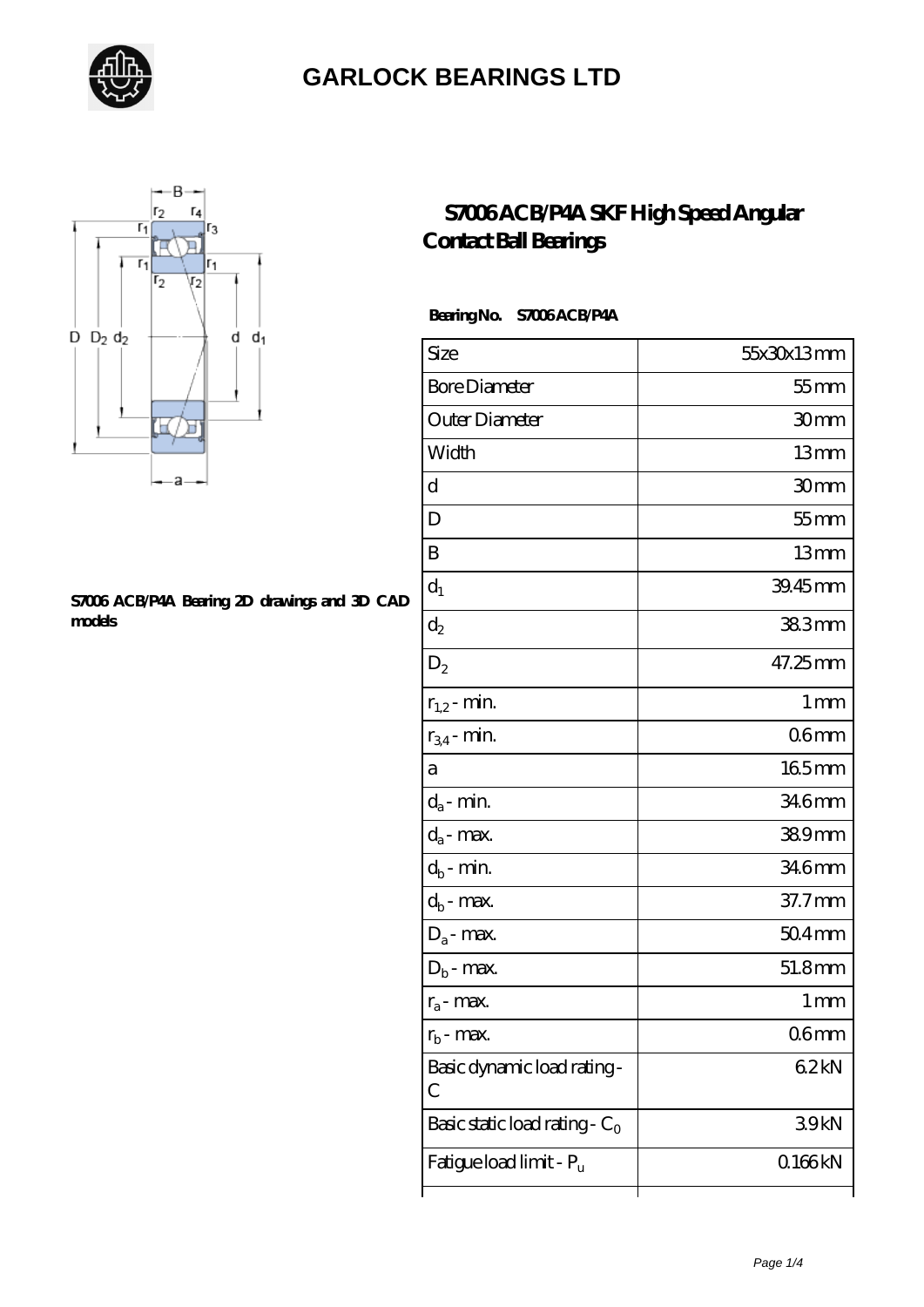

| Limiting speed for grease<br>lubrication | 34000r/min       |
|------------------------------------------|------------------|
| Ball - $D_w$                             | 4762mm           |
| $Ball - z$                               | $20\,$           |
| Calculation factor - e                   | 068              |
| Calculation factor - $Y_2$               | 087              |
| Calculation factor - Y <sub>0</sub>      | 038              |
| Calculation factor - $X_2$               | Q41              |
| Calculation factor - $Y_1$               | 092              |
| Calculation factor - $Y_2$               | 1.41             |
| Calculation factor - $Y_0$               | 076              |
| Calculation factor - $X_2$               | 067              |
| Preload class $A - G_A$                  | 100N             |
| Preload class $B - G_B$                  | 72N              |
| Preload class $C - G_C$                  | 215N             |
| Calculation factor - f                   | 1.03             |
| Calculation factor - $f_1$               | 0.99             |
| Calculation factor - $f_{2A}$            | 1                |
| Calculation factor - f <sub>2B</sub>     | 1.01             |
| Calculation factor - $f_{\chi}$          | 1.04             |
| Calculation factor - $f_{HC}$            | 1                |
| Preload class A                          | 58N/micron       |
| Preload class B                          | 74N/micron       |
| Preload class C                          | 111 N/micron     |
| $d_1$                                    | 39.45mm          |
| $d_2$                                    | 383mm            |
| $D_2$                                    | 47.25mm          |
| $r_{1,2}$ min.                           | 1 <sub>mm</sub>  |
| $r_{34}$ min.                            | 06 <sub>mm</sub> |
| $d_{a}$ min.                             | 34.6mm           |
|                                          |                  |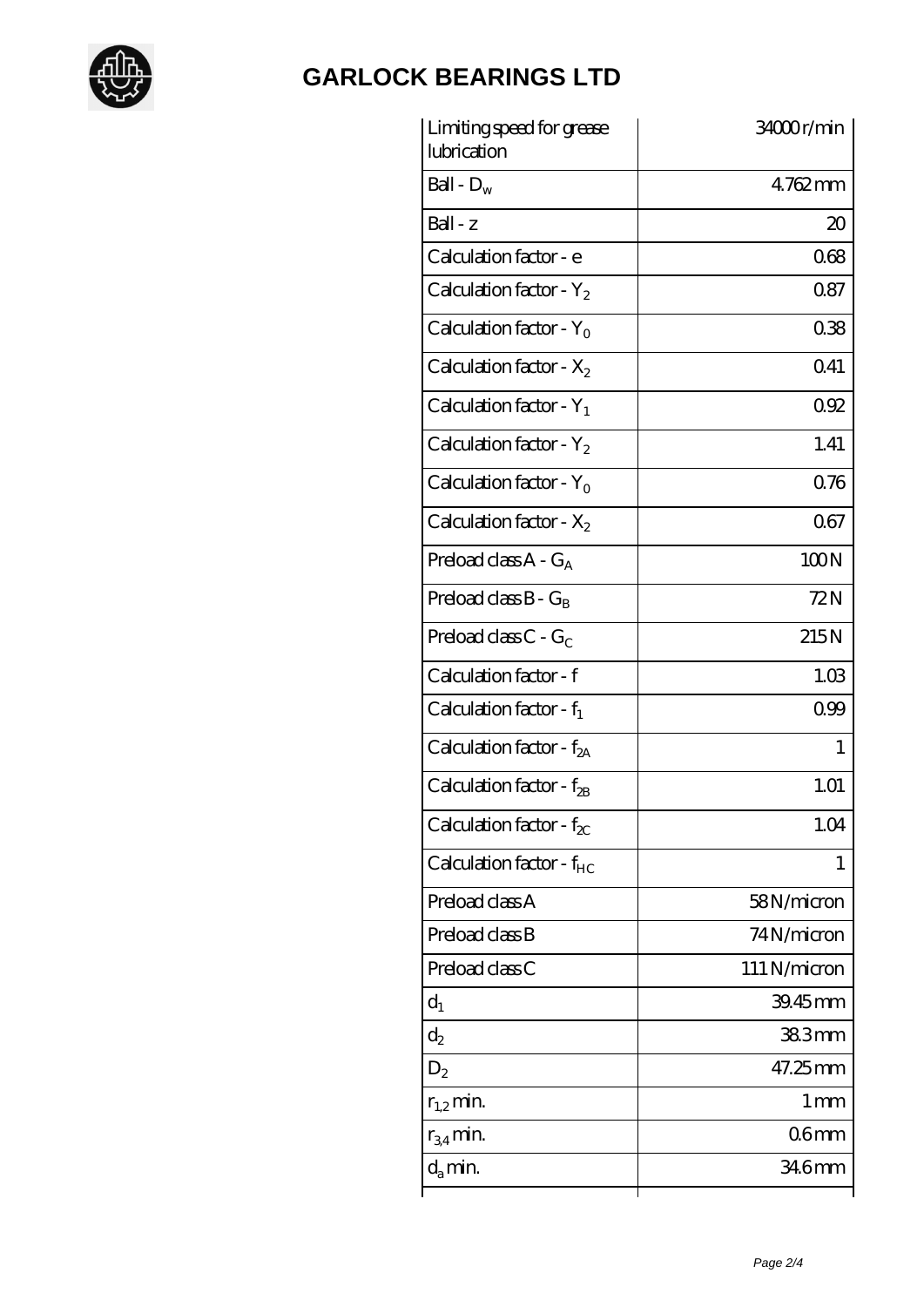

| $d_a$ max.                                               | 389mm               |
|----------------------------------------------------------|---------------------|
| $d_b$ min.                                               | 346mm               |
| $d_h$ max.                                               | 37.7mm              |
| $D_a$ max.                                               | $504$ <sub>mm</sub> |
| $Db$ max.                                                | 51.8mm              |
| $r_a$ max.                                               | 1 <sub>mm</sub>     |
| $r_{\rm b}$ max.                                         | 06 <sub>mm</sub>    |
| Basic dynamic load rating C                              | 832kN               |
| Basic static load rating $C_0$                           | 67kN                |
| Fatigue load limit $P_u$                                 | 0.166kN             |
| Attainable speed for grease<br>lubrication               | 34000r/min          |
| Ball diameter $D_w$                                      | 4762mm              |
| Number of balls z                                        | 20                  |
| Preload class $AG_A$                                     | 100N                |
| Static axial stiffness, preload<br>classA                | 58N/μ m             |
| Preload class $BG_R$                                     | 72N                 |
| Static axial stiffness, preload<br>classB                | $74N/\mu$ m         |
| Preload class C $G_C$                                    | 215N                |
| Static axial stiffness, preload<br>classC                | 111 N/μ m           |
| Calculation factor f                                     | 1.03                |
| Calculation factor $f_1$                                 | 099                 |
| C alculation factor $f_{2A}$                             | 1                   |
| Calculation factor $f_{\mathcal{B}}$                     | 1.01                |
| Calculation factor $f_{\chi}$                            | 1.04                |
| Calculation factor $f_{HC}$                              | 1                   |
| Calculation factor e                                     | 068                 |
| Calculation factor (single,<br>$t$ andem) $Y_2$          | 087                 |
| Calculation factor (single,<br>$t$ andem) Y <sub>o</sub> | 038                 |
|                                                          |                     |